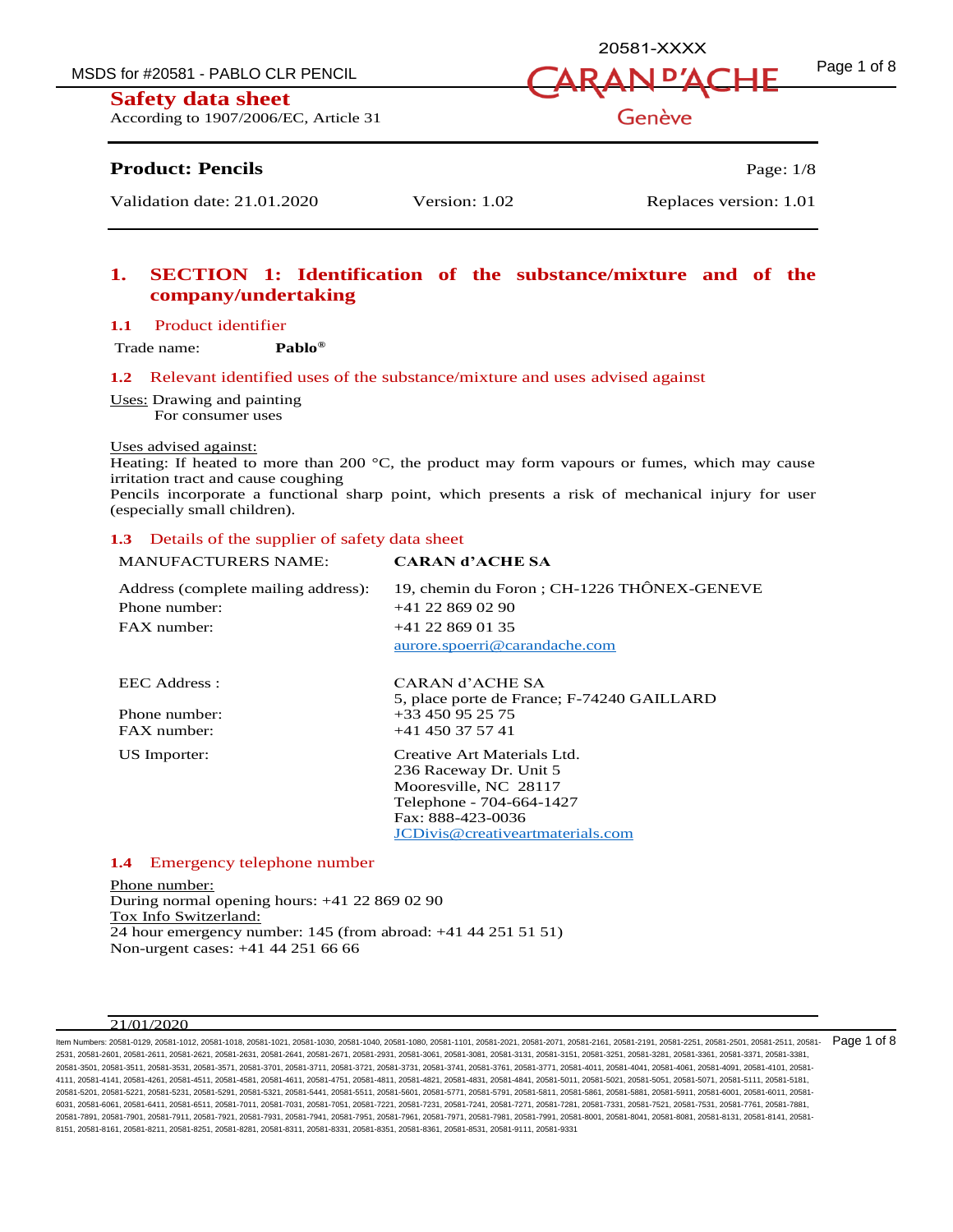According to 1907/2006/EC, Article 31



Genève

# **Product: Pencils Page: 2/8**

Validation date: 21.01.2020 Version: 1.02 Replaces version: 1.01

# **2. SECTION 2: Hazards identification**

#### **2.1** Classification of the substance/ mixture

The product is not classified, according to the CLP regulation 1272/2008.

### **2.2** Label elements

Labelling according to Regulation (EC)  $N^{\circ}1272/2008$ : none Hazard pictogram(s): none Hazard statement(s): none Precautionary statement(s): none Hazardous components, which must be listed on the label: none

# **2.3** Other hazards (concerning PBT and vPvB according to Regulation(CE) 1907/2006 annexe XIII)

Not applicable

# **3. SECTION 3: Composition/information on ingredients**

Substance/Mixture: Mixtures

Hazardous components:

| Chemical name  | <b>Identification</b><br><b>numbers</b> | <b>Classification</b><br><b>Regulation (CE) 1272/2008</b> | $\mathbf{v}_0$ |
|----------------|-----------------------------------------|-----------------------------------------------------------|----------------|
| Not applicable | Not applicable                          | Not applicable                                            | Not applicable |

For the full text of the R-phrases mentioned in this section, see section 16 For the full text of the H-phrases mentioned in this section, see section 16

# **4. SECTION 4: First aid measures**

#### **4.1** Description of first aid measures

General information: Move out of dangerous area. Show this safety data sheet to the doctor in attendance. Do not leave the victim unattended. Eyes contact: Irrigate with fresh water immediately and continuously for 5 to 15 minutes keeping eye open. Consult a specialized medical service Skin contact: Wash skin with water and soap. In case of persistent irritation, seek medical advice. Swallowed or eaten: Do not drink anything and consult physician. Inhalation:

#### $21/01/2020$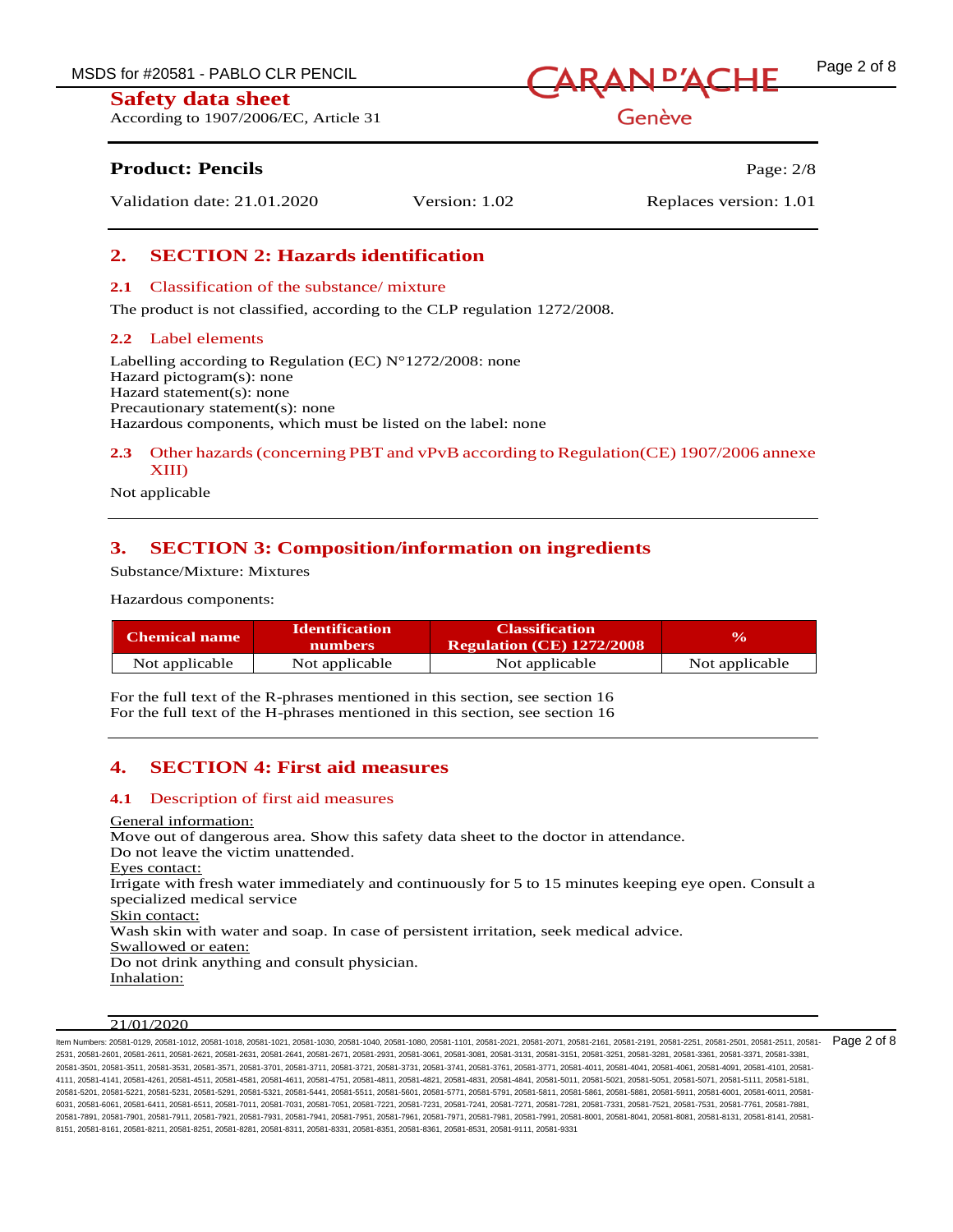According to 1907/2006/EC, Article 31



Genève

# **Product: Pencils** Page: 3/8

| Validation date: 21.01.2020 | Version: 1.02 | Replaces version: 1.01 |
|-----------------------------|---------------|------------------------|
|                             |               |                        |

If unconscious, place in recovery position and seek medical device. If symptoms persist, call a physician.

**4.2** Most important symptoms and effects, both acute and delayed

No information available on the product itself

**4.3** Indication of any immediate medical attention and special treatment needed

None known

# **5. SECTION 5: Firefighting measures**

#### **5.1** Extinguishing media

Fire extinguishing materials: Carbon dioxide (CO2), Dry chemical powder

#### **5.2** Special hazards arising from the substance or mixture

Specific hazards during firefighting: Do not allow run off from firefighting to enter drains or watercourses.

#### **5.3** Advice for firefighters

Special protective equipment for firefighters: Wear self-contained breathing apparatus for fire fighting if necessary.

#### Further information:

Collect contaminated fire extinguishing water separately. This must not be discharged into drains. Fire residues and contaminated fire extinguishing water must be disposed of in accordance with local regulations.

# **6. SECTION 6: Accidental release measures**

#### **6.1** Personal precautions, protective equipment and emergency procedures

Personal precautions: use personal protective equipment, if necessary.

#### **6.2** Environmental precautions

For liquids: Put in bin to soiled materials. Prevent product from entering drains. Prevent further leakage or spillage if safe to do so. If the product contaminates rivers and lakes or drains inform respective authorities.

For solids: Respect the sorting of waste.

#### $21/01/2020$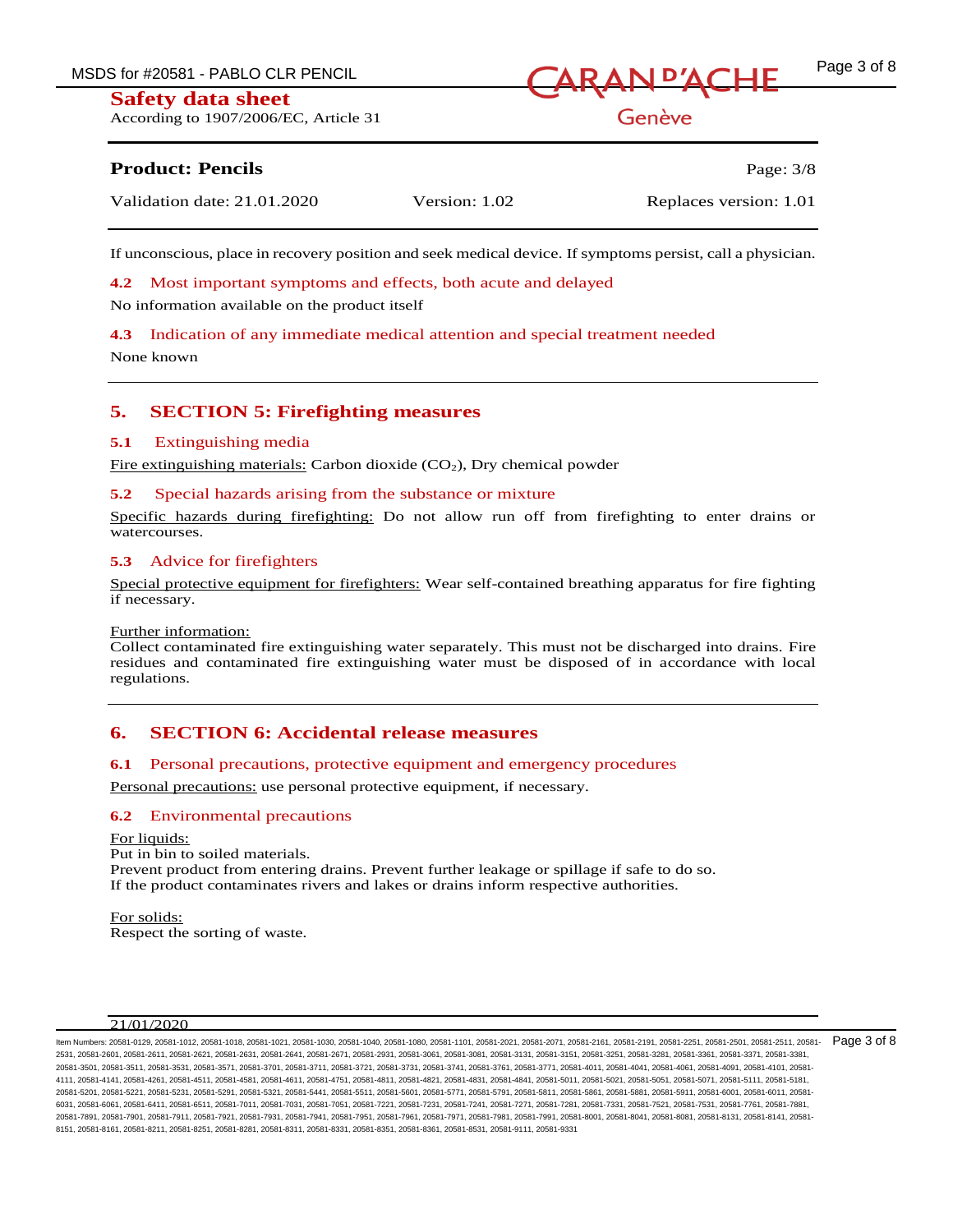According to 1907/2006/EC, Article 31



Genève

# **Product: Pencils** Page: 4/8

Validation date: 21.01.2020 Version: 1.02 Replaces version: 1.01

# **6.3** Methods and material for containment and cleaning up

#### For liquids:

Absorb with sorbents and put in bin to soiled materials. Soak up with inert absorbent material. Keep in suitable, closed containers for disposal.

#### **6.4** Reference to other sections

See Section 7 for information on safe handling. See Section 8 for information on personal protection equipment. See Section 13 for disposal information.

# **7. SECTION 7: Handling and storage**

#### **7.1** Precautions for safe handling

Avoid ingestion by eating, smoking or drinking while handling For personal protection, see section 8. Dispose of rinse water in accordance with local and national regulation.

#### **7.2** Conditions for safe storage, including any incompatibilities

Other handling and storage requirements: Keep away from heat and open flame in the dry and ventilated place, clean and protect the product from the light. Protective measures during maintenance of contaminated equipment: Wash off with soap and water.

#### **7.3** Specific end use(s)

No further relevant available information

# **8. SECTION 8: Exposure controls/personal protection**

#### **8.1** Control parameters

No available information

#### **8.2** Exposure controls

No special measures requested

# **9. SECTION 9: Physical and chemical properties**

### **9.1** Information on basic physical and chemical properties

Physical state: Solid Color According to product designation Odour: mild odor

 $21/01/2020$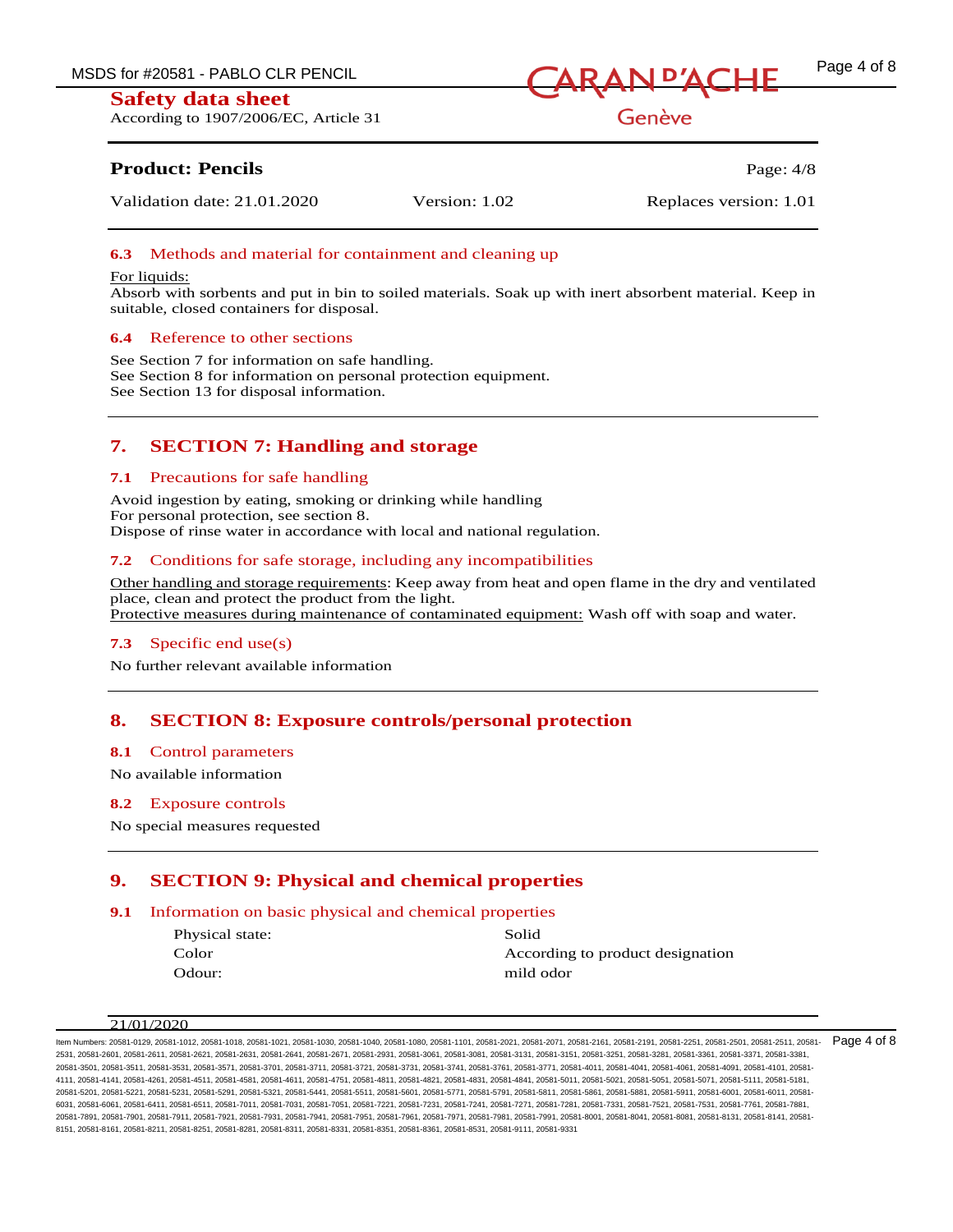According to 1907/2006/EC, Article 31

# **Product: Pencils Page: 5/8**

Validation date: 21.01.2020 Version: 1.02 Replaces version: 1.01

| pH:                                           | Not available |
|-----------------------------------------------|---------------|
| Melting point/freezing point:                 | Not available |
| Initial boiling point and boiling range:      | Not available |
| Flash point:                                  | Not available |
| Evaporation rate:                             | Not available |
| Flammability (solid, gas):                    | Not available |
| Upper/lower flammability or explosive limits: | Not available |
| Vapour pressure:                              | Not available |
| Vapour density:                               | Not available |
| Specific gravity (water $= 1$ ):              | Not available |
| Solubility (ies):                             | Insoluble     |
| Partition coefficient: n-octanol/water:       | Not available |
| Auto-ignition temperature:                    | Not available |
| Decomposition temperature:                    | Not available |
| Viscosity:                                    | Not available |
| Explosive properties:                         | Not available |
| Oxidising properties:                         | Not available |

#### **9.2** Other information

None

# **10. SECTION 10: Stability and reactivity**

#### **10.1** Reactivity

None reaction known

#### **10.2** Chemical stability

Stability: Stable under normal conditions of use, handling and storage. Maintain the product in a room tempered that it cannot exceed 40°C. Protect the product from the light and the humidity

#### **10.3** Possibility of hazardous reactions

Not known

**10.4** Conditions to avoid

No available information

**10.5** Incompatible materials

No available information

#### 21/01/2020

ltem Numbers: 20581-0129, 20581-1012, 20581-1018, 20581-1021, 20581-1030, 20581-1040, 20581-1080, 20581-101, 20581-2021, 20581-2010, 20581-2161, 20581-2251, 20581-2251, 20581-2501, 20581-2511, 20581-2511, 20581-2791, 20581 2531, 20581-2601, 20581-2611, 20581-2621, 20581-2631, 20581-2641, 20581-2671, 20581-2931, 20581-3061, 20581-3081, 20581-3131, 20581-3151, 20581-3251, 20581-3281, 20581-3361, 20581-3371, 20581-3381, 20581-3501, 20581-3511, 20581-3531, 20581-3571, 20581-3701, 20581-3711, 20581-3721, 20581-3731, 20581-3741, 20581-3761, 20581-3771, 20581-4011, 20581-4041, 20581-4061, 20581-4091, 20581-4101, 20581- 4111, 20581-4141, 20581-4261, 20581-4511, 20581-4581, 20581-4611, 20581-4751, 20581-4811, 20581-4821, 20581-4831, 20581-4841, 20581-5011, 20581-5021, 20581-5051, 20581-5071, 20581-5111, 20581-5181, 20581-5201, 20581-5221, 20581-5231, 20581-5291, 20581-5321, 20581-5441, 20581-5511, 20581-5601, 20581-5771, 20581-5791, 20581-5811, 20581-5861, 20581-5881, 20581-5911, 20581-6001, 20581-6011, 20581- 6031, 20581-6061, 20581-6411, 20581-6511, 20581-7011, 20581-7031, 20581-7051, 20581-7221, 20581-7231, 20581-7241, 20581-7271, 20581-7281, 20581-7331, 20581-7521, 20581-7531, 20581-7761, 20581-7881, 20581-7891, 20581-7901, 20581-7911, 20581-7921, 20581-7931, 20581-7941, 20581-7951, 20581-7961, 20581-7971, 20581-7981, 20581-7991, 20581-8001, 20581-8041, 20581-8081, 20581-8131, 20581-8141, 20581- 8151, 20581-8161, 20581-8211, 20581-8251, 20581-8281, 20581-8311, 20581-8331, 20581-8351, 20581-8361, 20581-8531, 20581-9111, 20581-9331

# Genève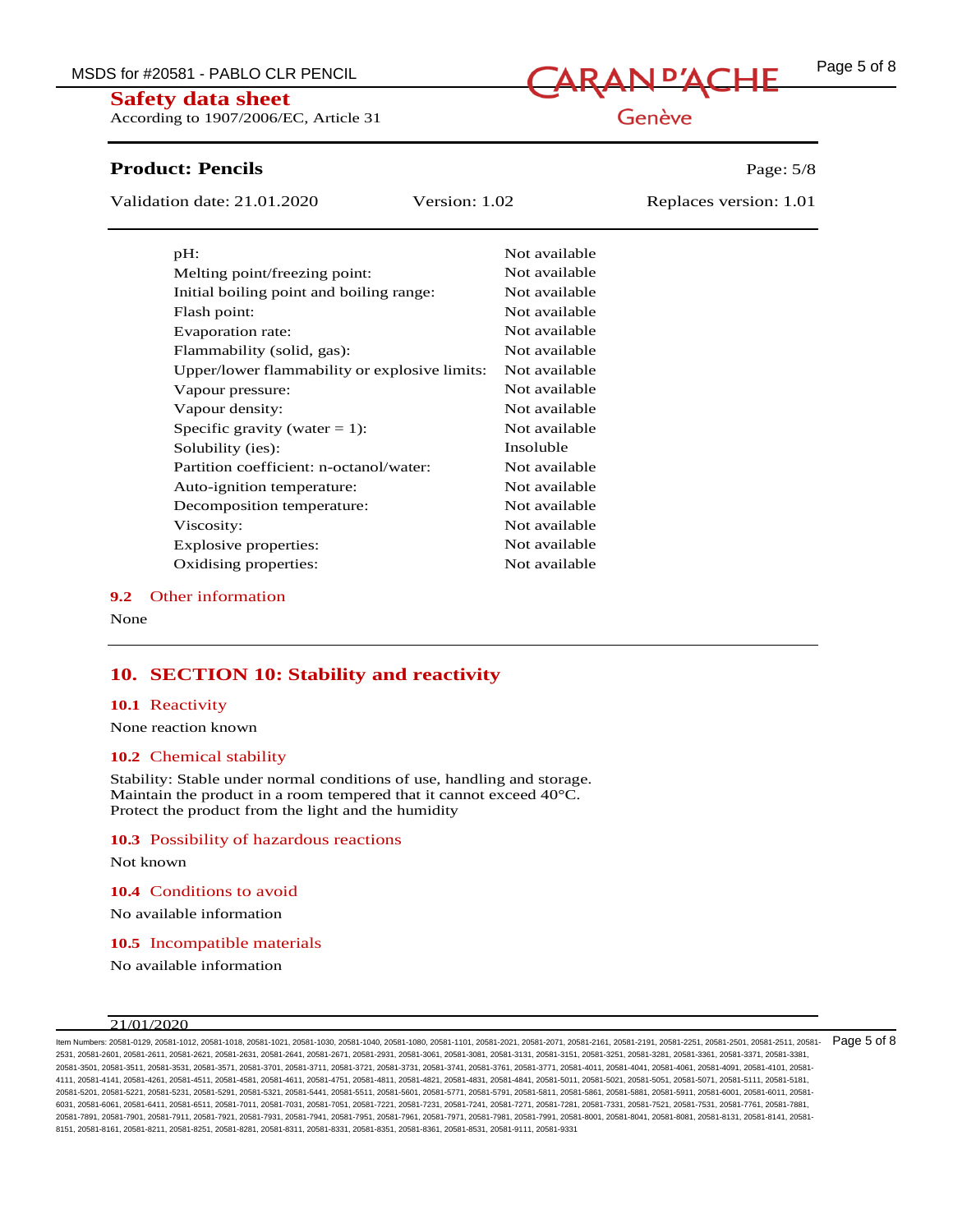MSDS for #20581 - PABLO CLR PENCIL **CARAN D'ACHE** Page 6 of 8

#### **Safety data sheet**

According to 1907/2006/EC, Article 31

# **Product: Pencils Page: 6/8**

Validation date: 21.01.2020 Version: 1.02 Replaces version: 1.01

Genève

**10.6** Hazardous decomposition products

No available information

# **11. SECTION 11: Toxicological information**

Acute toxicity: No available data on the product itself. Skin corrosion/Irritation: No available data on the product itself Serious Eye damage/ Eye irritation: No available data on the product itself Respiratory or skin sensitization: No available data on the product itself Germ cell Mutagenicity: No available data on the product itself Carcinogenicity: No available data on the product itself Reproductive toxicity: No available data on the product itself Target Organ Systemic- single/repeated exposure: No available data on the product itself Aspiration toxicity: No available data on the product itself

# **12. SECTION 12: Ecological information**

#### **12.1** Toxicity

No available data on the product itself

#### **12.2** Persistence and degradability

No available data on the product itself

**12.3** Bioaccumulative potential

No available data on the product itself

# **12.4** Mobility in soil

No available data on the product itself

**12.5** Results of PBT and vPvB assessment Not applicable

**12.6** Other adverse effects Not applicable

#### 21/01/2020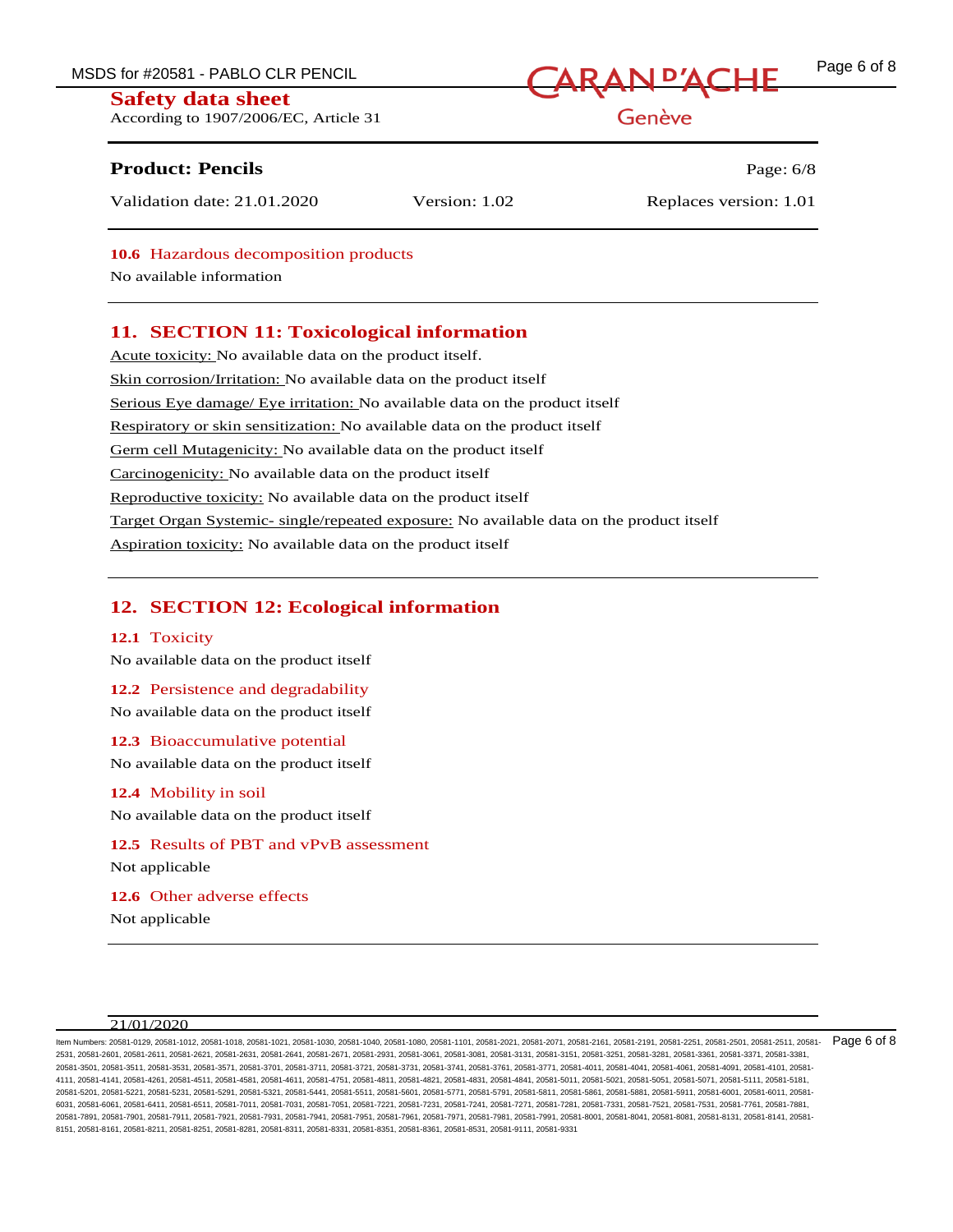According to 1907/2006/EC, Article 31



Genève

# **Product: Pencils** Page: 7/8

Validation date: 21.01.2020 Version: 1.02 Replaces version: 1.01

# **13. SECTION 13: Disposal considerations**

#### **13.1** Waste treatment methods

Product: The product should not be allowed to enter drains, water, courses or the soil Do not contaminate ponds, waterways or ditches with chemical or used container. Send to a licensed waste management company.

Contaminated packaging: Disposal must be made according to official regulations.

# **14. SECTION 14: Transport information**

|                                                                                | <b>ADR/RID</b> | <b>AND/ANDR</b> | <b>IMDG</b>    | <b>IATA</b>    |
|--------------------------------------------------------------------------------|----------------|-----------------|----------------|----------------|
| UN number                                                                      | Not applicable | Not applicable  | Not applicable | Not applicable |
| UN proper shipping name                                                        | Not applicable | Not applicable  | Not applicable | Not applicable |
| Transport hazard class(es)                                                     | Not applicable | Not applicable  | Not applicable | Not applicable |
| Packing group                                                                  | Not applicable | Not applicable  | Not applicable | Not applicable |
| Environmental hazards                                                          | Not applicable | Not applicable  | Not applicable | Not applicable |
| Special precautions for user                                                   | Not applicable | Not applicable  | Not applicable | Not applicable |
| Transport in bulk according<br>to Annex II of MARPOL<br>73/78 and the IBC Code | Not applicable | Not applicable  | Not applicable | Not applicable |
| UN "Model Regulation"                                                          | Not applicable | Not applicable  | Not applicable | Not applicable |

# **15. SECTION 15: Regulatory information**

# **15.1** Safety, health and environmental regulations/legislation specific for the substance or mixture

#### **EU Regulations:**

- Regulation (CE) n° 1907/2006 (REACH) Annexe XIV List of Substances of Very High Concern (SVHC): These products do not contain SVHC
- Regulation (CE) n° 1907/2006 (REACH) Annexe XVII: No substance listed

#### 21/01/2020